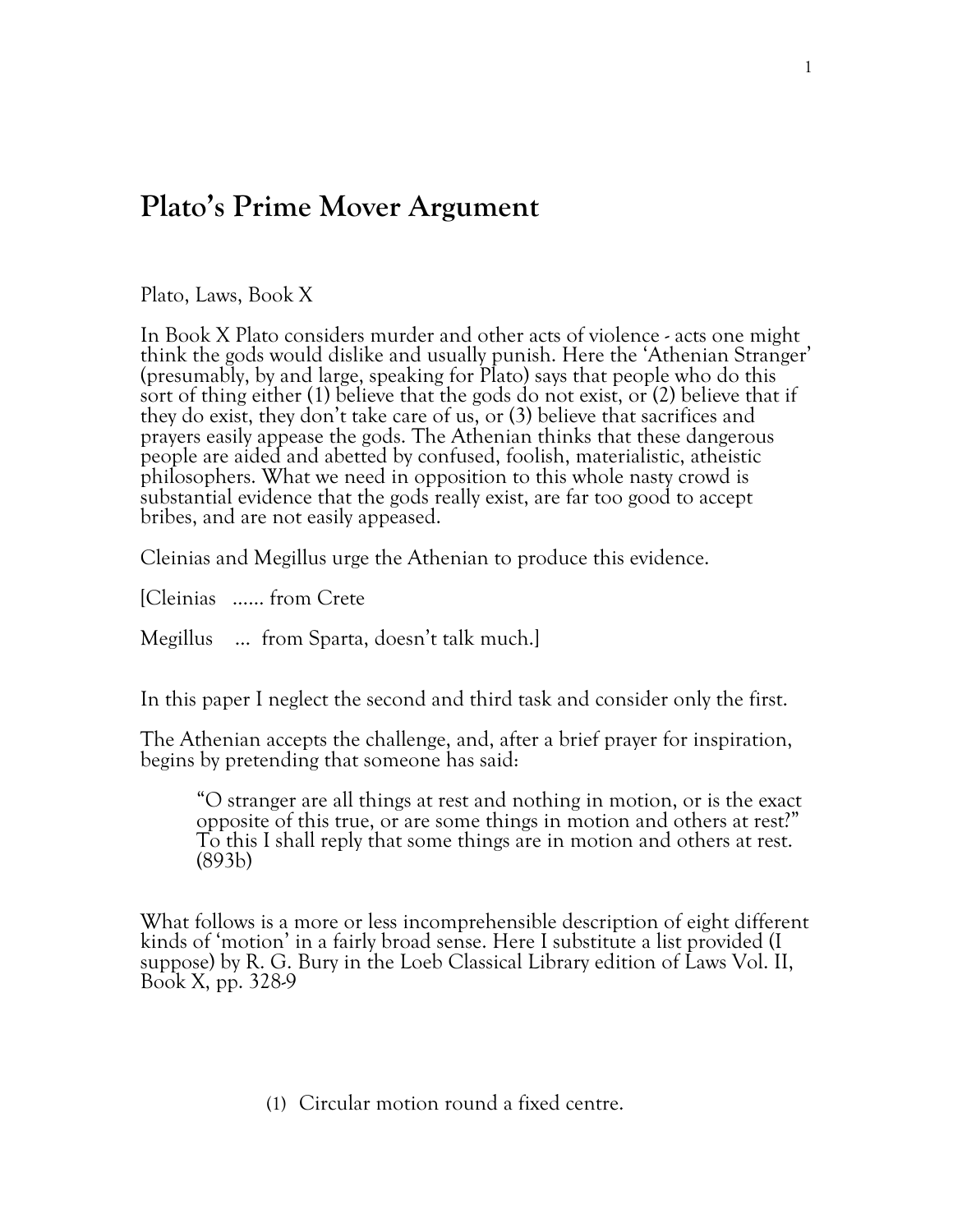- (2) Locomotion (gliding or rolling)
- (3) Combination
- (4) Separation
- (5) Increase
- (6) Decrease
- (7) Becoming
- (8) Perishing

<u>.</u>

- (9) Other-affecting motion
- (10) Self-and-other-affecting motion

The interesting 'motions' are those last two. Expanding them a bit we get:

(9') x is able to move other things and be moved by other things, but is not able to move itself. (Think of a passenger car near the middle of <sup>a</sup> long train. When the train moves forward, the car is pulled by the car in front of it and pulls the car behind it.)

(10') x is able to move other things, and **able to move itself**. 1 Presumably it can do this without being moved by anything other than itself. (Think of a horse pulling a wagon.)

<sup>1</sup> Thomas Aquinas offers a 'proof' that everything, which is in motion, is **moved by something else.** (See. *Saint Thomas Aquinas, Summa Contra Gentiles Book one: God*, translated by Anton C. Pegis. Pp. 86-88.) Anthony Kenny, in *The Five Ways,* p. 13 says that this 'proof' is borrowed from Aristotle, and Aquinas says the same thing. No doubt they are right. But Aristotle's own view on this matter seems less straightforward. In Physics, Bk. VIII: Ch 3, 254b Aristotle says: "Of things to which the motion is essential **some derive their motion from themselves**, others from something else." {*The basic Works of Aristotle*, Richard Mc Keon, p. 363} Kenny himself points out that, according to Aristotle, animals move themselves. (Kenny, p. 14.) On the other hand, Aristotle provides an elaborate discussion of animal movement, which seems to show that in every such case a non-moving part of the animal imparts motion to a moving part. (See Physics, book VIII, Ch 5, McKeon, pp. 372-3.) (Aquinas, of course, believes that the bodies of animals are moved by something other than their bodies, namely their souls.)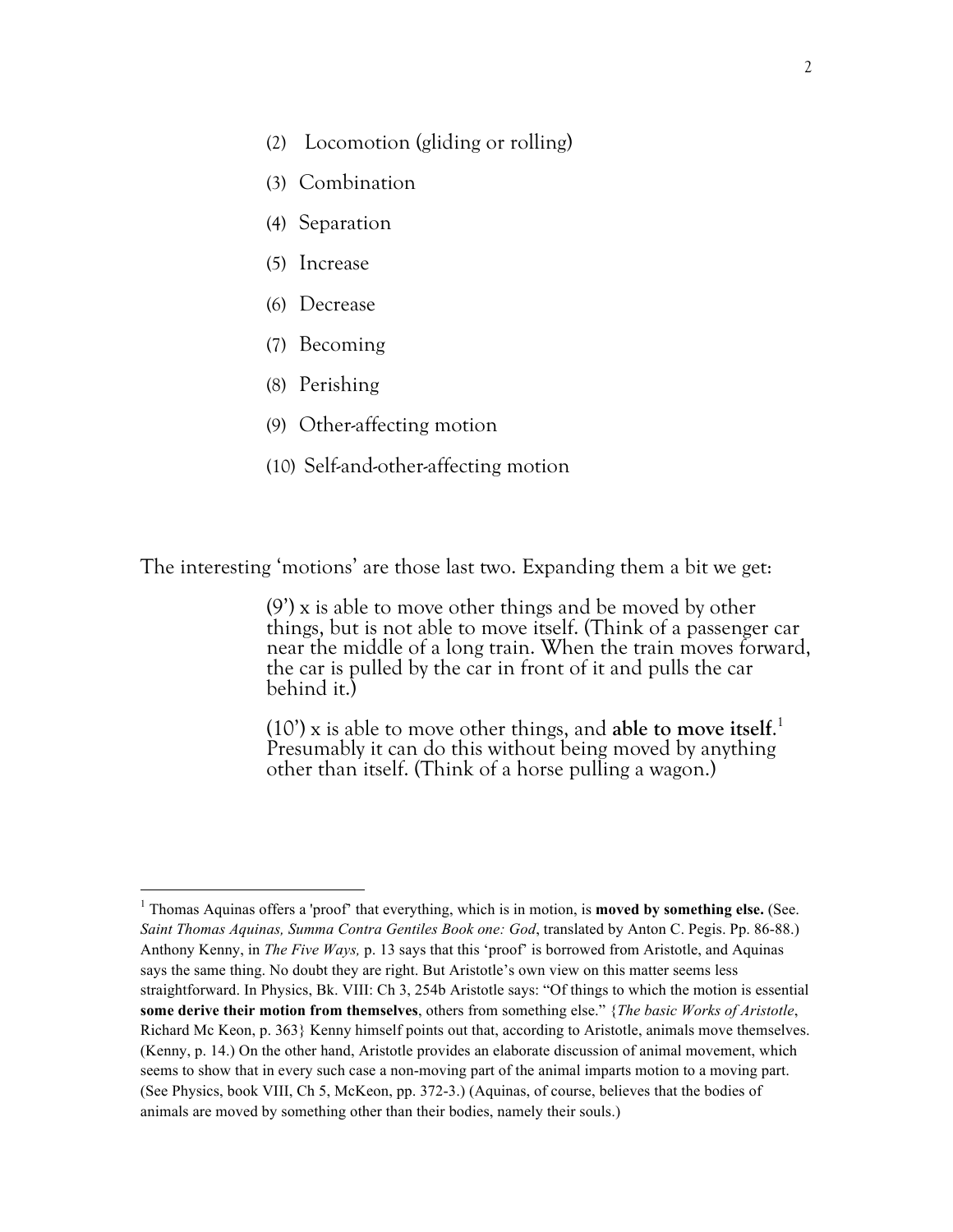Athenian: ….. which of these ten motions ought we to prefer as being the mightiest and most efficient?

Cleinias: I must say that the motion which is able to move itself is ten thousand times superior to all the others.<sup>2</sup>

Athenian: Very good; but may I make one or two corrections in what I have been saying?

Cleinias: What are they?

Athenian: When I spoke of the tenth sort of motion, that was not quite correct.

Cleinias: What was the error?

Athenian: According to the true order, the tenth was really the first in generation and power; then follows the second, which was strangely enough termed the ninth by us.

Cleinias: What do you mean?

Athenian: I mean this: when one thing changes another, and that another, of such will there be any primary changing element? How can a thing which is moved by another ever be the beginning of change? Impossible. But when the self-moved changes other, and that again other, and thus thousands upon tens of thousands of bodies are set in motion, must not the beginning of all this motion be the change of the self-moving principle?

Cleinias: Very true, and I quite agree. (894c – 895a)

Some early worries

Isn't there is a missing premise or two? Plato seems to be assuming that there must have been a beginning – the first movement of at least one thing. But why must this have been the case? Couldn't there have been a universe full of activity that had no beginning – that always existed in one form or another?<sup>3</sup> Some versions of the 'prime mover' argument include defense of the claim that the universe must have had a beginning.)

**.** 

 $2 \text{ In the Timaeus Plato says: } ...$  as concerns the motions, the best motion of a body is that caused by itself in itself; for this is most nearly akin to the motions of intelligence and the motion of the Universe. Motion due to the agency of another is less good;" 89 A. Loeb Classical Library, Plato VII. Here it sounds as though the motion of the body was caused by **the body.** But this, apparently, is not Plato's view.

 $3$  This was Aristotle's view.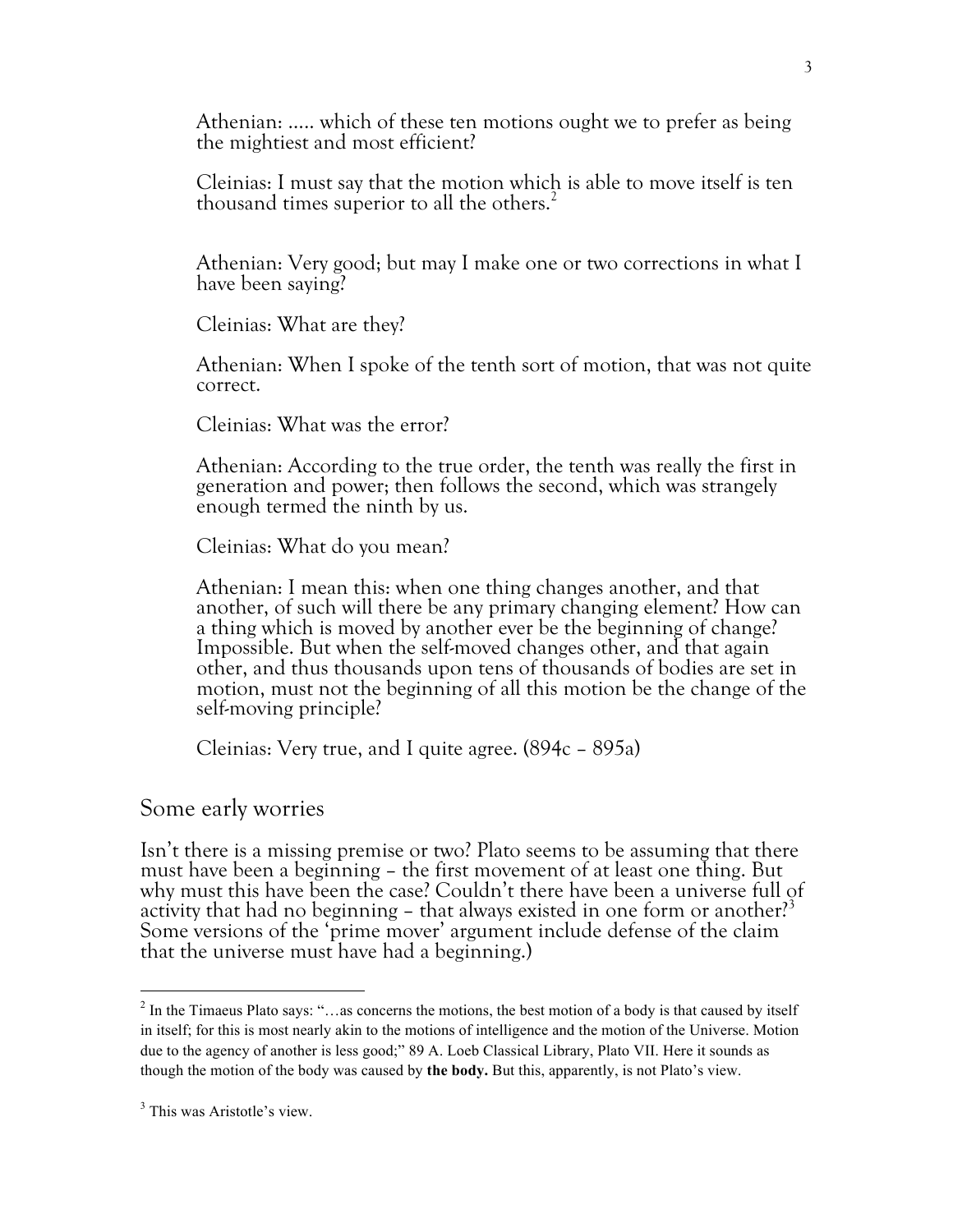Where did the initial assemblage of motionless atoms come from? It looks as though it must have always existed or have had a beginning earlier than the first movement. If it had a beginning, what brought that about?

The line of argument here is intended as an attack on physicalists like Democritus who, presumably think that in the beginning there was just a big assemblage of motionless stuff. Is the argument meant to be a *reductio ad absurdum* of this assumption? I don't think this is they way the argument is supposed to go. It looks to me as though Plato really thinks that 'life', 'self- movement,' 'soul', created the world, or, at least, set it in motion.

Athenian: If, as most of these philosophers have the audacity to affirm, all things were at rest in one mass, which of the above-mentioned principles of motion must necessarily be the first to spring up among them?<sup>4</sup> Clearly the self-moving; for there could be no change in them arising out of any external cause; the change must first take place in themselves. Then we must say that self-motion being the origin of all motions, and the first which arises among things at rest as well as among things in motion, is the eldest and mightiest principle of change, and that which is changed by another and yet moves other is second.

Cleinias: Quite true. (895 a – b)

**.** .

It's a bit difficult to follow the Athenian's line of thought. One is inclined to think that he does *not* endorse the idea that initially all of the elementary particles were motionless.

As it turns out, the Athenian holds that self-movement is "the first origin and moving power of all that is, or has become, or will be.." (896b) Hence, he seems to hold that, in the beginning, all the particles were motionless and then suddenly, in at least one particle, self-movement sprang into being. Given the set up, it is not at all clear why he thinks this must be the way it was. Why should all of the particles have been motionless initially? What suddenly caused there to be a capacity for self-movement in at least one particle, or had that capacity always existed? How long had those particles been sitting there in a 'mass' before the first movement? If for some finite length of time then the first 'movement' was not the voluntary movement of some particle or group of particles. It was the coming into being of the mass.

Another (rather stupid sounding) question. When there is self-movement, **what gets moved**? Here is one possibility: If some physical object, say <sup>a</sup> magical billiard ball, has the capacity of self-movement, then it can, for instance roll itself, set itself in motion. It is the billiard ball that gets moved.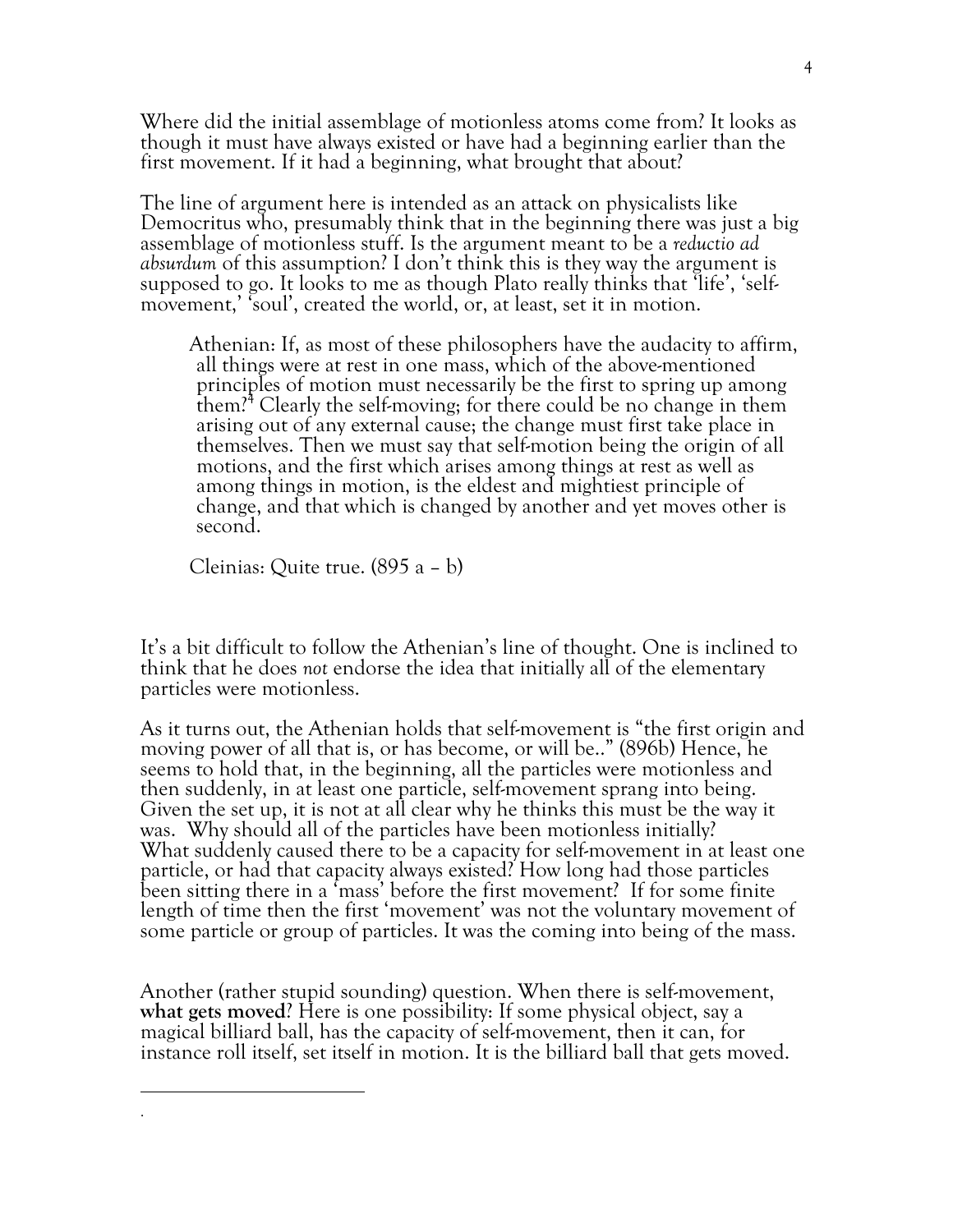(It doesn't make much sense to say the capacity itself is moved or moves itself.)

Lots of little worries here. But things get worse.

Athenian: At this stage of the argument let us put a question.

Cleinias: What question?

Athenian: If we were to see this power existing in any earthy, watery, or fiery substance simple or compound – how should we describe it?

Cleinias: You mean to ask whether we should call such a self-moving power life?

Athenian: I do.

Cleinias: Certainly we should.

Athenian: And when we see soul in anything, must we not do the same – must we not admit that this is life?

Cleinias: We must. (895c )

The Athenian is claiming that having a soul is equivalent to having life (being alive) and that having the ability to move itself is equivalent to having life. The conclusion is that having a soul is equivalent to having the ability to move itself. (896a).

<sup>I</sup> take it we now know that some non-living things move themselves. Molecules dart around, or jiggle. Atoms do the same thing. Electrons zip along at incredible speeds. A bold defender of Plato's physics might insist that these little entities are 'alive' - have or are little tiny 'souls.' But this is not the accepted view among present day physicists.

Presumably, then, we do not identify self-movement with life. Molecules, atoms and electrons are self-movers but, so far as we know, they do not have souls and are not living things.

Cleinias: You mean to say that the essence which is defined as the self- moved is the same with that which has the name 'soul'?

Athenian: Yes; and if this is true, do we still maintain that there is anything wanting in the proof that the soul is the first origin and moving power of all that is, or has become, or will be, and their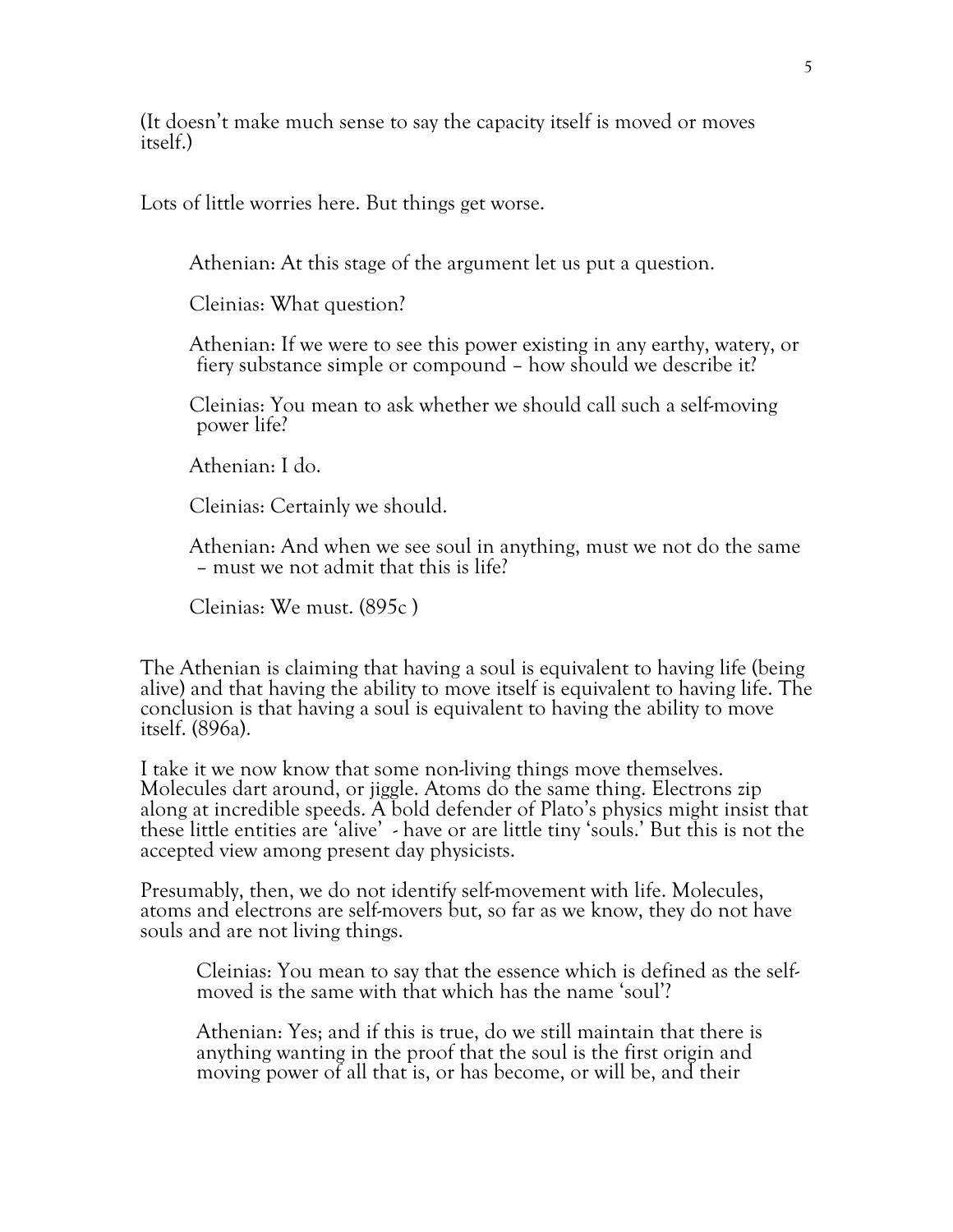contraries, when she has been clearly shown to be the source of change and motion in all things? (896 a)

Thomas Aquinas and Aristotle

Aquinas held that Aristotle had proved that everything that is moved is moved by another.<sup>5</sup> That is to say, in regard to anything, x, if x is moved then there is <sup>a</sup> <sup>y</sup> such that <sup>x</sup> is not y, and <sup>x</sup> is moved by y. {Omne quod movetur, ab alio movetur.} He rejects the idea that living creatures can move themselves. (Presumably their souls move their bodies.)

If Alice is able to 'move herself' (as we say), must she be something other than that which gets moved?

It seems to me that the ability to move itself (or one's self) is not something that can cause movement. (I know this sounds weird.) The ability to draw pictures is not something that can draw pictures, or that can cause pictures to be drawn. The ability enables, or allows, *the person* to draw.

In addition, as I have said, we now know that the ability to move itself is something distinct from life, and from soul. Atoms are self-moving; but they are not alive, and do not have souls.

Three ways to go:

**.** 

- (1) The 'movement that moves itself' designates soul. It is this that enters the fetus's body at the 'quickening.' It is an *entity*, not just
- a capacity or ability. Soul moves the fetus's body. Or:<br>(2) The 'movement that moves itself' is the ability of a living thing, e.g. a frog, to move itself. (It is the *frog* that produces the frog's movement – e.g. the jump.) Or:
- (3) There is no such thing as the movement that moves itself. Omne quod movetur, ab alio movetur.)

<sup>5</sup> See Saint Thomas Aquinas *Summa Contra Gentiles, Book One: God*, Translated by Anton C. Pegis, p. 86.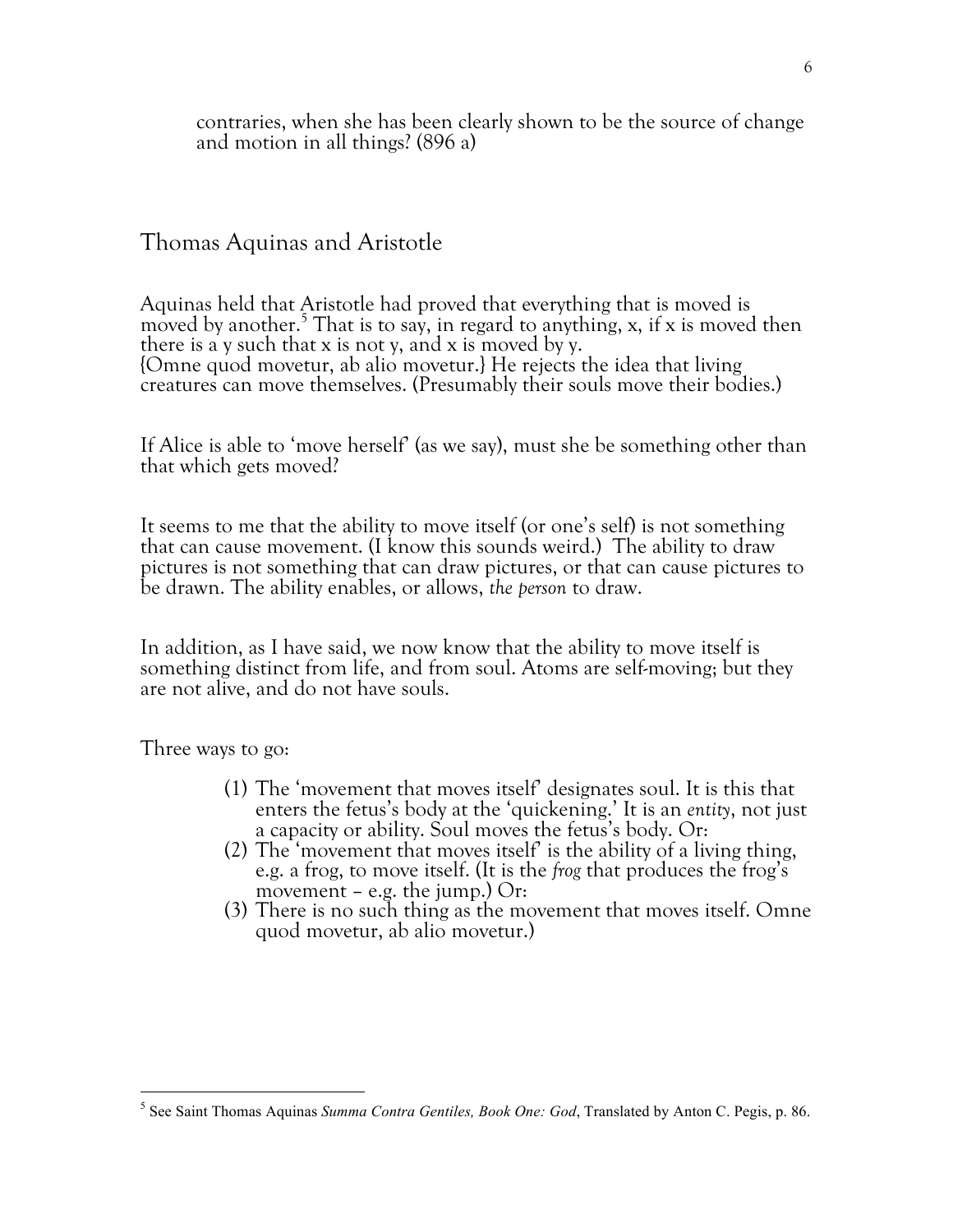Aquinas accepts (3). Plato accepts (1).

Back to Plato

Athenian: … what is the definition of that which is named 'soul'? Can we conceive of any other than that which has been already given – the motion which can move itself?

Cleinias: You mean to say that the essence which is defined as the self- moved is the same with that which has the name soul?

Atheian: Yes; and if this is true, do we still maintain that there is anything wanting in the proof that the soul is the first origin and moving power of all that is, or has become, or will be, and their contraries, when she has been clearly shown to be the source of change and motion in all things?

Cleinias: Certainly not; the soul as being the source of motion has been most satisfactorily shown to be the oldest of all things. (895e – 896b)

Here the argument seems to move too rapidly. We began with a mass of particles. (There was no hint that these particles must have been created or arranged by soul.) Then, presumably, at least one particle became able to move itself, dashed off and collided violently with several other particles setting off a cascade of motion. The eventual result was the universe as we see it today.

Nothing in this account forces us to hold that there are souls, or that soul, or the motion that moves itself, is the first origin and moving power of all that is.

A bit later the Athenian says:

…. As soul orders and inhabits all things that move, however moving, must we not say that she orders the heavens?

Cleinias: Of course.

Athenian: One soul or more? – I will answer for you; at any rate we must not suppose that there are less than two – one the author of good, and the other of evil.

Cleinias: Very true. (896d- e)